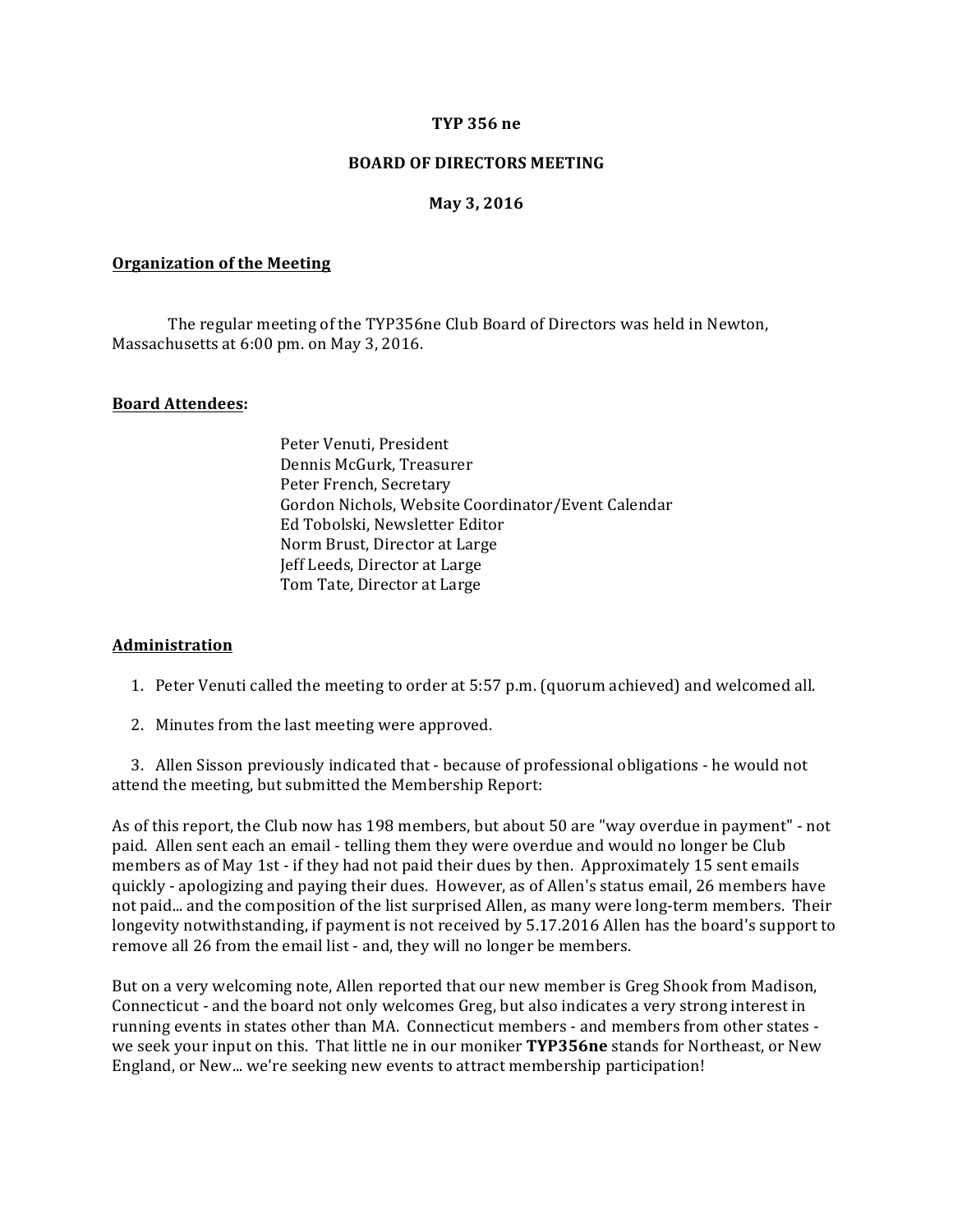4. Dennis McGurk presented the Treasurer's Report:

Current cash balance is  $$6,239.00$  We are exploring various options and venues with which to use these funds to best support Club activities. We had a long discussion on this topic and we discussed various events, such as Loafer's Lunches and BBQ's. The Board resolved to focus the expenditure of funds on events such as the Holiday Party, and Club Day (please refer to the calendar), and major events such as these.

5. Webmaster's report was given by Gordon Nichols. We applauded the development that - when visitors log onto the Club's home page - sponsors appear on the page.

6. Ed Tobolski; the latest edition of TubTimes is now out, and a very positive (and spirited) discussion ensued regarding Ed's plans to get more technical articles into the publication.

# **Old Business**

7. Peter and Tom led the discussion on a review of the calendar for the balance of the year.

A special note was made that the Paul Russell event will be announced May 11th... and we are intending to use PayPal to take the donation money and track the names of the attendees. Special note: Dennis will be offering a BBQ at his house following the event.

A note was made that the Kachel Motor Sports event is scheduled for June 5; Ralph will be promoting this.

Another note was made that the Retro Automotive Pig Roast is set for Saturday, June 18th in Claremont, NH. (And please disregard any previous markers from us that we believe Claremont is in some other state beside NH... Claremont really is in NH!)

As to all of the above, please refer to "Schedule of Events" on the Club's home page. (2016) Calendar) Are there any members out there who might want to help us in events?

### **New Business**

Peter led a lengthy discussion regarding Motorsport Registration and PayPal - to take in payments.

Here is the information on the online Motorsport Registration System:

- A. The cost is 5% plus 30 cents per registration
- B. Take credit cards only
- C. Balances can be sent to Club account monthly or weekly
- D. Note: Events can be open to members only
	- Event can be shown on their site free of charge

And here is the information on PayPal:

No set up fees. No monthly fees or termination fees. No hidden fees. Club pays only when the payment is received. Volume discounts available. U.S. transactions only.